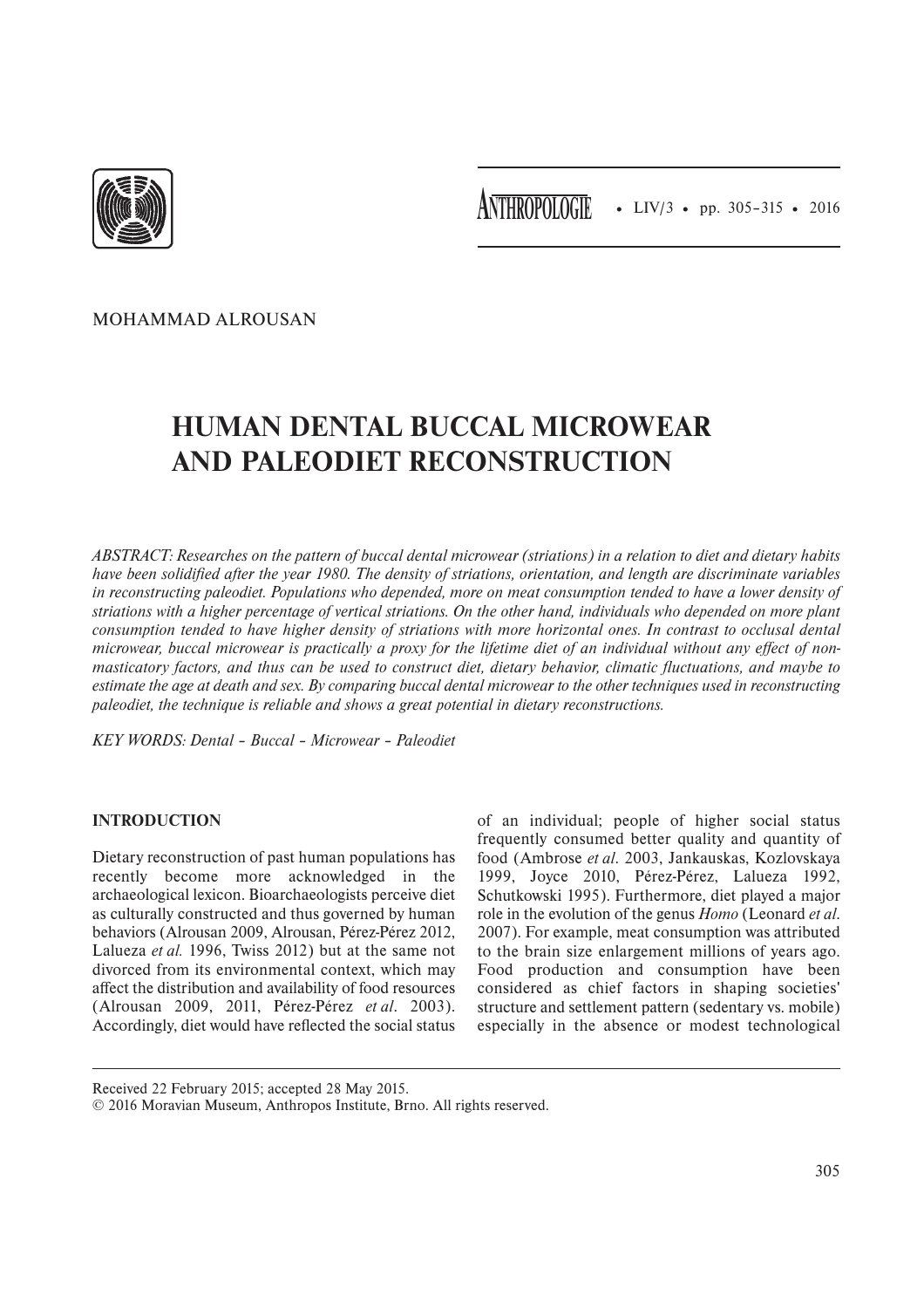innovations (Smith 1995). Human buccal dental microwear is one of the useful techniques in reconstructing past diet and dietary behaviors. In light of this, this paper tries to shed more light on the buccal dental microwear technique.

#### **PALEODIET RECONSTRUCTION**

Paleodiet reconstruction entails several methods; they could be classified depending on the source of information, into two main categories: indirect and direct methods. The indirect methods are based on the evidence that is found or excavated in archaeological sites such as grinding stones, sickles or mortars (Smith 1972, Twiss, 2007). Food remains such as plant and cereal remains provide good information about the paleodiet and the interaction between humans and the surrounding ecology (Richard 2002, Twiss 2007).

The direct methods include the evidence that leave signatures on the skeletal and dental remains. One of the major techniques associated with the direct methods is the use of chemical analysis of bone. Bone chemistry provides a strong evidence for reconstructing diet of a given skeletal materials, and can be divided into two types: trace elements and stable isotopes analyses. The main trace elements that can be analyzed in the human skeletal remains are Sr, Zn, Mn, Mg and Br (Elias 1980, Elias *et al.* 1982, Ubelaker 1994, Schutkowski 1995). The biochemistry, physiology and turn over of these elements are well-known (cf. Al-Shorman 2013, Larsen 1997). Trace element analysis is affected by many uncontrolled factors, such as food preparation technique, cooking process, storage materials, age and sex, as well as post-mortem diagenesis which is the most important (Al-Shorman 2013, Larsen 1997, Price *et al.* 1992).The use of the stable isotopes usually includes two of them: carbon  $(^{13}C)$  and nitrogen  $(^{15}N)$  (Ambrose 1987, Buikstra 1992, Chisolm 1989, Greenlee 1998, Hogue 2000, 2003, Hogue, Peacock 1995, Hutchinson *et al*. 2000, Larsen *et al*. 1992, Lynott *et al.* 1986, Schoeninger, Schurr 1998). The analysis of these stable isotopes is affected by the composition of the burial soil, postmortem diagenesis, and climate (Lösch *et al.* 2006). Furthermore, the isotopic analysis does not reflect single diet consumption but the cumulative intake over the individual's life span (Grine *et al*. 2002). The chemical techniques require tedious preparation methods of the skeletal materials and/or teeth, and also necessitate strict control over the variables mentioned above.

Many dental features, such as rate of attrition, alveolar resorption, and calculus may provide only a general view of past diet and/or subsistence economy (Rose *et al*. 1991, Fyfe *et al*. 1992, Larsen *et al*. 1990 and 1991, Hillson 2000, Eshed *et al*. 2006, Alrousan, Abu Dalo 2013), where the reliance on them in reconstructing the paleodiet is risky. There are certain diseases that left marks on the skeletal remains and are linked to certain food intake and/or insufficient intake. Cribra orbitalia, for example, is a well-known sign of iron deficiency anemia (Walker *et al*. 2009), dental caries is also correlated with the consumption of carbohydrate diets (Alrousan, Abu Dalo, 2013, Larsen 1984). Rickets is a disease that is caused by vitamin D deficiency and causes osteomalacia (Pitt 1988), scurvy results from vitamin C deficiency and alters the texture of the bone surfaces (Ortner 2003). These metabolic disorders only reconstruct certain food and/or food items but not the whole diet.

#### **WHY DENTAL MICROWEAR?**

As mentioned previously, the above methods in paleodietary reconstruction are either limited to certain food consumption or only provide general clues on the past diet. Coupled with postmortem diagenesis, the nature of the human bone especially the physiological turn over may stand as an obstacle in the process of reconstructing paleodiet. The alternative method that might stand more reliable is the use of dental microweaer. Teeth are valuable tools in dietary reconstruction since teeth are the most preserved human remains in the archaeological assemblages, and there are directly related to food processing. In order to reconstruct the diet using teeth, microscopic and gross analysis are used, where they rely on the modification of tooth enamel during the life of individuals.

The interaction between the enamel and food material ends with dentine exposure; a term that is known as dental wear or gross wear, which is an informative indicator of paleodiet (Alrousan, abu Dalo 2013, Eshed *et al.* 2006). Both forms of wear and percentage of dentine exposure is an indicator of the interaction between tooth and food during a chewing cycle. For example, agriculturists tended to have higher percentage of dentine exposure with an oblique form, while hunter-gatherers had a lower percentage of dentine exposure with a flat form of attrition (Eshed *et al.* 2006, Formicola 1987, Molnar 1971, 1972, Scott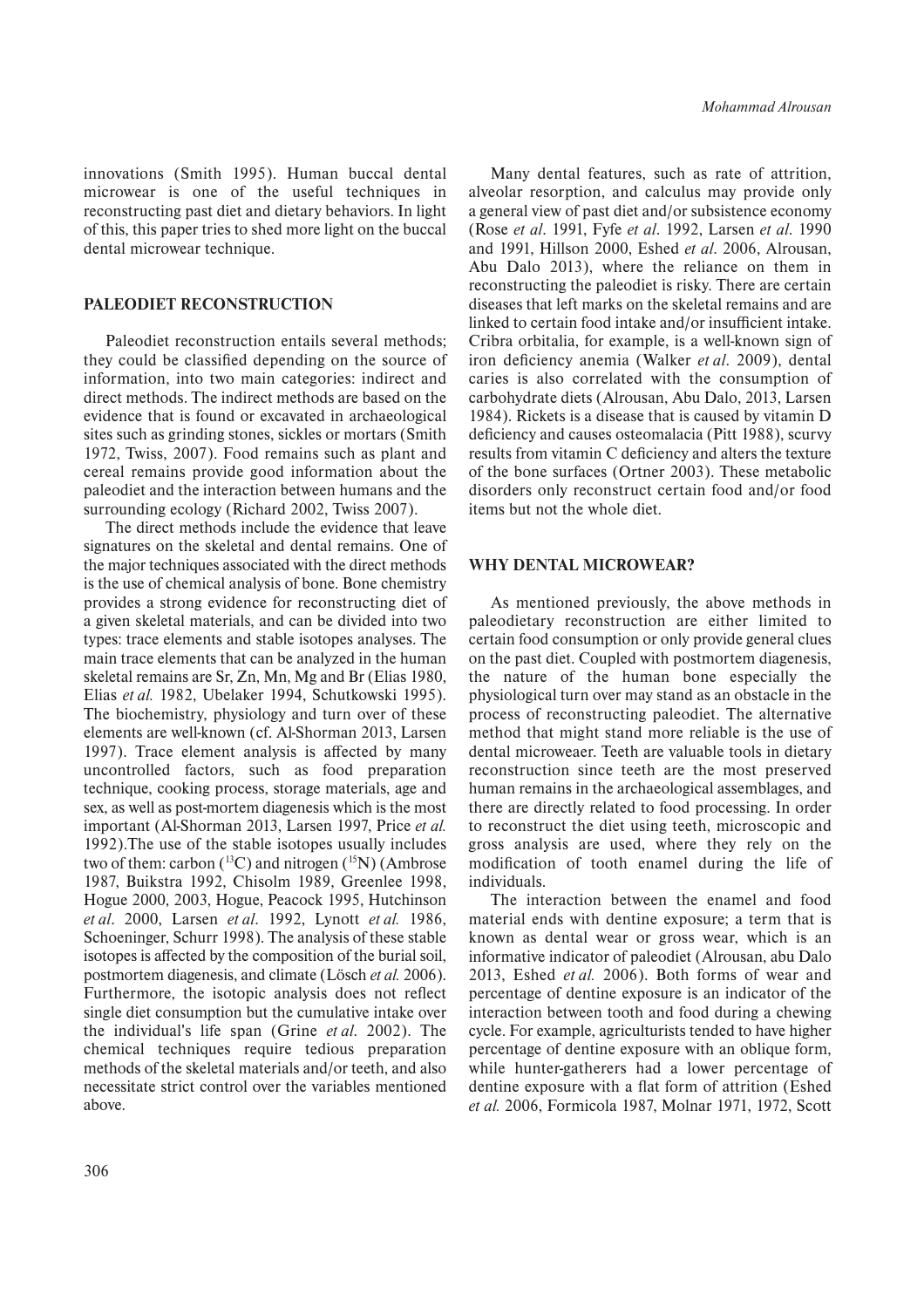1979, Smith 1972, Smith 1984). Dental attrition occurs also due to tooth-to-tooth contact which increases the percent of dentine exposure (Hillson 1996). Besides, using teeth as tools also increases the percentage of dentine exposure and the form of exposure (Al-Shorman, Khalil 2006, Macchirelli 1989), which may mislead results interpretations. Dental microwear has the potential to establish and consolidate the relationship between diet, subsistence economy and tooth size. The progressive reduction of tooth size in the genus *Homo* is a worldwide phenomenon. For example, Hunter-gatherers populations have large dentition compared to agriculturists (Brace 1963, Brace, Mahlar 1971, Calcagno 1986, 1989, Macchiarelli, Bondioli 1986, Pinhasi *et al*. 2008), which means that their diet was unprocessed with low percent of cereal components; a thing that could be reconstructed using dental microwear.

#### **DENTAL MICROWEAR METHOD**

Dental microwear is the microscopic examination of teeth enamel surfaces including striations and pits (Grine *et al*. 2002, Puech 1976, 1979, Ungar, 1992). The interaction between enamel surfaces and abrasive materials or particles in diet, usually harder than enamel, is responsible for the formation of dental microwear pattern. Hardness of the abrasive particles is measured by Mohs scale (1824) on a range from 1–10. Dental enamel is scored on a range from 4.5–5 as well. Therefore, any particle that exceeds this range tends to form a microwear features, during mastication process with presence of abrasive particles tend to form pits and striations on the occlusal surface, but only striations on the buccal. These abrasive particles can be classified as either intrinsic or extrinsic. The intrinsic particles are found within the food especially plants; for example, silica particles (*opal phytoliths*) (G gel *et al.* 2001, Lalueza, Pérez-Pérez 1994, Piperno 1988). The extrinsic particles usually introduced to diet during food processing; for example, sand, dust, grits, ash … etc. (Alrousan 2009, Alrousan, Pérez-Pérez, 2008, 2012, Alrousan *et al*. 2013; Romero *et al*. 2012, 2013, Teaford, Lytle 1996, Ungar 1992).

Dental microwear studies are either relied on the analysis of dental enamel occlusal surface (Alrousan 2011, El-Zaatari 2008, Gordon 1982, 1984, Mahoney 2006 ,Schmidt 2001, Teaford, Walker 1984), or the buccal surface (Alrousan, Pérez-Pérez, 2008, 2012, Alrousan *et al*. 2009, 2012, 2013, Lalueza, Pérez-Pérez

1993, Pinilla *et al*. 2008, Pérez-Pérez *et al*. 1994, 1999, 2003, Romero, De Juan, 2007, Romero *et al*. 2012, 2013). The lingual side is not included due to the movement of the tongue inside the jaw, which works as a polishing tool. Microscopic analysis entails the reconstruction of diet and dietary behavior of ancient human populations (Alrousan 2009, 2011, Alrousan, Pérez-Pérez 2008, 2012, Hojo 1989, Mahoney 2006, Molleson *et al*. 1993, Pérez-Pérez *et al*. 1994, 1999, 2003, Romero, De Juan 2007, Schmidt, 2001, Unger, Spencer 1999); the diet of the *Australopithecines* and early *Homo* (Estebaranz *et al*. 2008, 2012, Martinez *et al*. 2004, 2008); primate diets and ecology (Galbany 2006, Galbany *et al*. 2009, Teaford, Runestad 1992, Ungar 1992), and experimental studies focusing on improving the methods of analyzing dental microwear (Teaford, Oyne 1989, King *et al*. 1999, Galbany *et al*. 2005, Grine *et al*. 2002, Romero *et al.* 2012). Recent studies on microwear surpass the reconstruction of diet and dietary habits to reconstruct more complex aspects, such as, food processing (Alrousan, Pérez-Pérez, 2008, Alrousan *et al.* 2013 Teaford, Lytle 1996), mastication behavior and biomechanics (Gordon 1984), and non-dietary use of teeth (Al-Shorman, Khalil 2006, Lauleza, Frayer 1997, Minozzi *et al*. 2003).

The first microwear study on the occlusal surface was carried out by Dahlberg and Kinzey (1962) on samples from modern and archaeological teeth using light microscopy. Then after almost a decade, the first occlusal dental microwear analysis of non-human primates using optical light microscopy was published by Walker (1976). The analyses of dental microwear pattern started as a qualitative technique by counting microwear features (Grine 1981, Puech 1979, Walker 1981, Walker *et al.* 1978). Then analytical quantitative techniques were developed to acquire more reliable interpretations of dental microwear (El-Zaatari, 2008, Gordon 1982, 1984, Grine 1986, 1987, Grine *et al*. 2002, Mahony 2006, Schmidt 2001, Teaford 1985, 1986, Teaford, Walker 1984). These studies identified new variables such as teeth position, facet type, and the orientation of wear facet that may affect the pattern of dental microwear.

In order to standardized microwear analysis and quantification, Kay (1987) introduced numerical Fourier transformations as an analytical tool. Recent studies used confocal light microscopy to measure microwear features (Boyde, Fortelius 1991). Then, semi-automated image analysis procedure was used to identify individual features on a computer screen using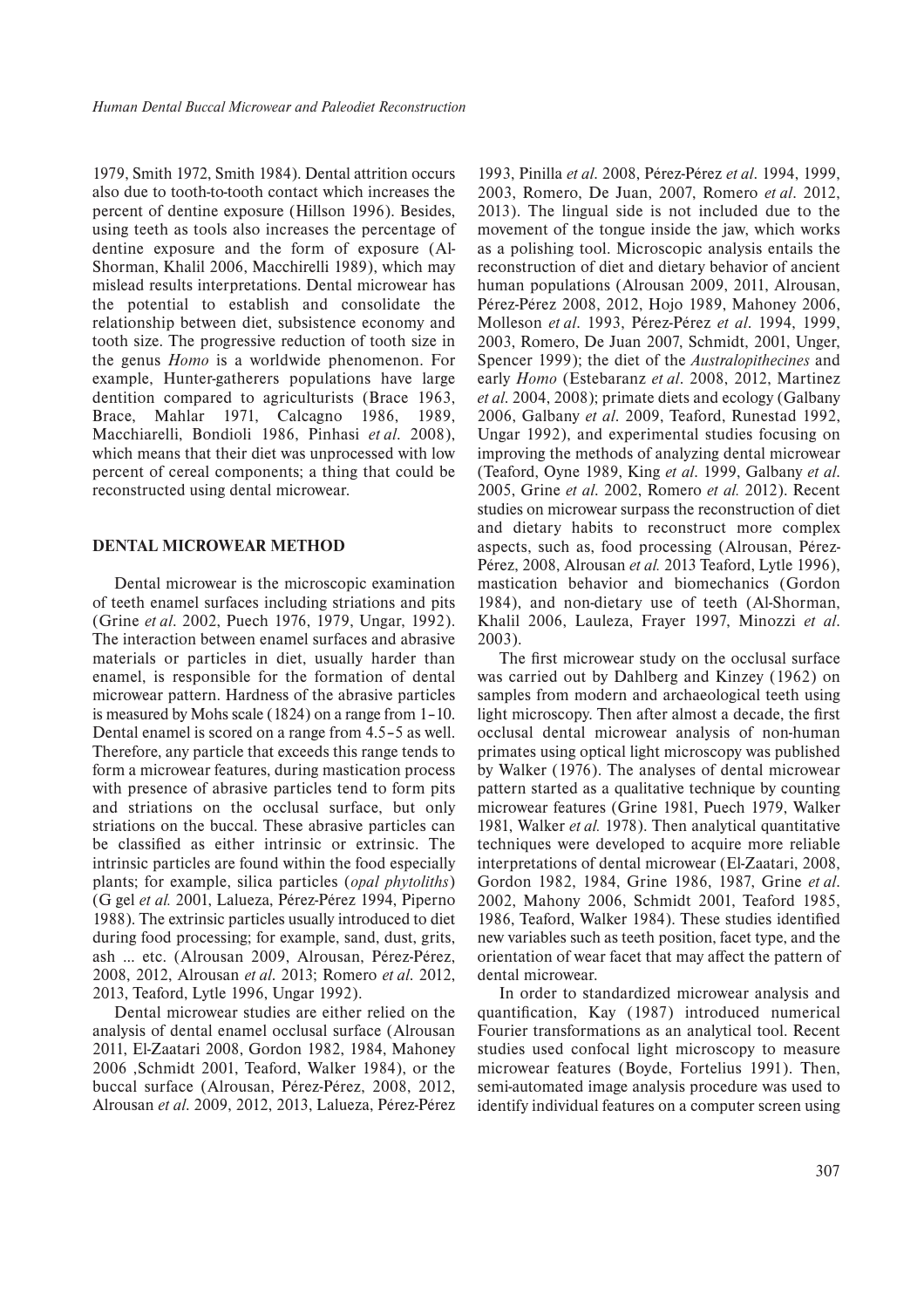a mouse-driven pointer (Ungar 1995, Ungar *et al*. 1991). This software was developed by the paleoanthropologist Peter Ungar at University of Arkansas. After generations of this software, microware 4.02, (the occlusal dental microwear analysis) took its way to be one of the main methods of dietary reconstruction (Alrousan 2011, El-Zaatari 2008, Schmidt, 2001). The occulsal microwear pattern is distinguished by two features: striations defined as linear features that have a length to width ratio not exceeding 4:1, and pits that are shorter than the former (El-Zaatari 2008, Grine *et al.* 2002, Teaford, Walker 1984). The hardiness of diet is proportionally related to the number of microwear features, pits and striations on the occlusal surface of teeth (Alrousan 2011, Mahoney 2006, Schmidt 2001).

The buccal microwear was first studied by the French odontologist Pierre-Francois Puech, who suggested that the number, the length and the orientation of the microwear striations on the buccal surface are characteristics of diet. He also suggested that longer vertical striations are characteristics of a major meat diet, while longer horizontal striations is a characteristic of a major plant diet (Puech 1976, 1979, Puech *et al.* 1980, 1986). The striation is defined as a linear feature that equals or exceeds in length 10 micrometer (Galbany *et al*. 2005, Romero *et al*. 2012). The number of horizontal striations increases by increasing plants consumption, while the number of vertical striations increases by increasing meat consumption (Alrousan, Pérez-Pérez 2012, Lalueza *et al.* 1996).

By the 1980s, the vestibular dental microwear took its way as a tool in dietary reconstruction, dietary adaptation, and dietary behavior. The University of Barcelona was considered as the center for buccal microwear analyses. Started by many PhD dissertations (for example Pérez-Pérez 1990), and followed by many published researches (Lalueza *et al.* 1996, Pérez-Pérez *et al.* 1994, 1999, 2003). This group studies the dietary evolution in human linage, modern hunter-gatherers and primates employing an experimental approach.

Buccal dental microwear pattern is characterized by 15 variables depending on the orientation of the striations (*Figure 1*): Vertical, Horizontal, Meso-distal, and Disto-mesial, then the sum of all striations: total number of striation. Each type of striation is characterized by three variables: number, length, and standard deviation of length (Alrousan, Pérez-Pérez 2008, 2012, Estebaranz *et al*. 2012, Galbany *et al*. 2009,

Lalueza *et al*. 1996, Martínez *et al.* 2008, Pérez-Pérez *et al.* 1994, 1999, 2003, Romero *et al*. 2013).

The interpretation of dietary reconstruction is done using the above variables. The harder diet tends to have a higher number of total striations than that of softer diet (Alrousan 2009, Alrousan, Pérez-Pérez 2008, Pérez-Pérez *et al.* 1999, 2003). The length of striations is negatively correlated with the number of striations, because the increasing in the number of striations tends to cut the previous striations (Romero, De Juan 2007). Meat diet tends to make more vertical striations, while plants tend to make more horizontal ones. Therefore, many indices were developed to characterize the diet using the number of horizontal and vertical striations (Alrousan, Pérez-Pérez 2012, Lalueza *et al.* 1996). The large value of this index is related to high percentage of plants in diet. The length of horizontal and vertical striations was used as another index (Pérez-Pérez *et al*. 1994). The higher value of this index is also correlated with higher percentage of plant consumption.



FIGURE 1. Orientation of striations after Pérez-Pérez *et al.* (1994).

#### **PROBLEMS: CASTING AND POSTMORTEM DAMAGE**

Dental microwear studies depend on molding and casting teeth in order to preserve the original teeth. But during the process of molding and casting many problems were faced. For example, it would destroy the weak enamel due to taphonomic effects. The presence of pits on the buccal surface may be due to methodological error during molding and casting (*Figure 2*). Before examination the casts under scanning electron microscopy, it should be covered with gold using a high temperature, that may be affects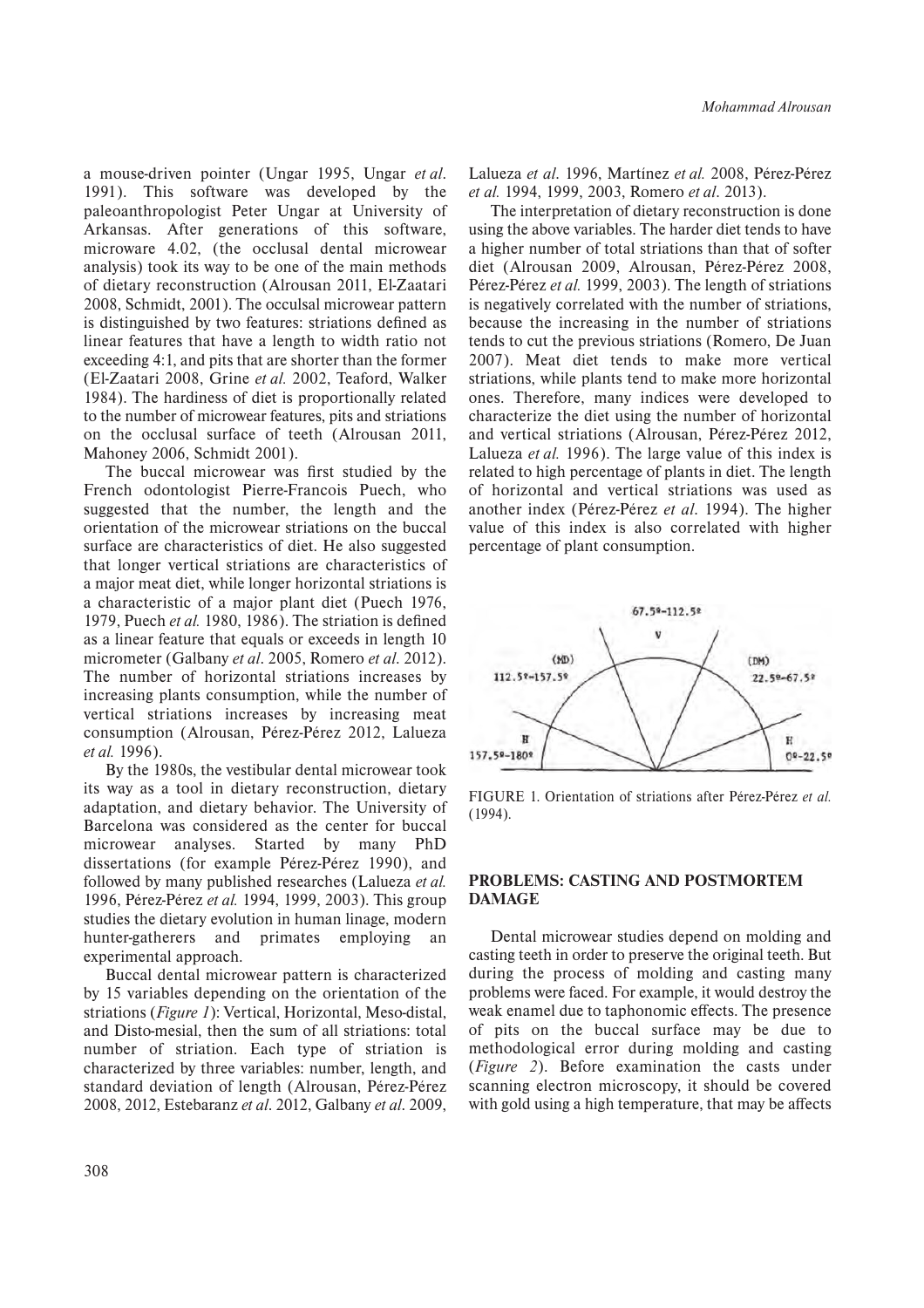the surface of the casts by wrinkles or waves and make the surface unsuitable for microwear analysis (Estebaranz *et al*. 2006).



FIGURE 2. Pitted buccal surface.

One of the major problems of analyzing dental microwear is the inter and intra-observer error (Galbany *et al*. 2005, Grine *et al*. 2002). But the instant of error might be reduced using the standardized technique and the experience of the investigator (Galbany *et al.* 2005). Other factors that may interfere with microwear method are the taphonomic process



FIGURE 3. Non-dietary parallel striations.

and postmortem alterations that may change the pattern of dental microwear, the presence of acid in the soil surrounding the skeletal remains and the medium particles of soil (King *et al*. 1999). To overcome these factors, diagenetic teeth can be determined according to King *et al.* (1999), Martínez and Pérez-Pérez (2004), Pérez-Pérez *et al*. (2003), and Teaford (1988). An example of postmortem alteration is the presence of large number of parallel striations (*Figure* 3). The experience of the investigator is also necessary for recognizing the taphonomic process in the teeth. Thus the affected teeth must be excluded, which reduced the number of the individuals in the final sample.

### **BUCCAL VS OCCLUSAL**

In comparing the two faces of dental microwear studies: occlusal and buccal, the term turn-over enters the first issue of comparison. Turn-over is defined as the changing in dental microwear pattern through the time. The occlusal dental microwear shows a high turn-over character and the pattern changes in just few minutes and reflects the last food consumed, last supper effect (Teaford, Oyne 1996), and also the pattern changes seasonally. On the other hand, buccal face shows long term stability, and it is known as accumulative process depending on the age, time since eruption, and it is not affected by seasonal changes (Alrousan 2009, Pérez-Pérez *et al*. 1994). Therefore, buccal dental microwear may also used as age estimations technique (Pinilla *et al.* 2011). Recent experimental study measured the turn over and the stability of buccal dental microwear showed that the buccal dental microwear pattern exhibit a long-term stability that makes this technique a reliable method used to reconstruct overall dietary habits and dietary adaptations of ancient human populations (Romero *et al.* 2012).

Tooth-to-tooth contact may affect and infer the pattern of occlusal dental microwear (Every 1974). This contact might remove enamel flakes (Rensberger 1978), prism-sized chips (Walker 1984), and hydroxyapatite crystallites (Teaford, Walker 1984). Recent studies on stillborn guinea pigs indicate the presence of pits in the enamel, even though the pigs are not exposed to abrasive diet (Pérez-Pérez *et al.* 2003, Teaford, Walker 1983), and the presence of pits is due to anomalous ameloblast-sized enamel that is projected under the tooth surface (Boyed 1989).

Tooth use by ancient populations as a tool in their daily lives is not uncommon and affected the occlusal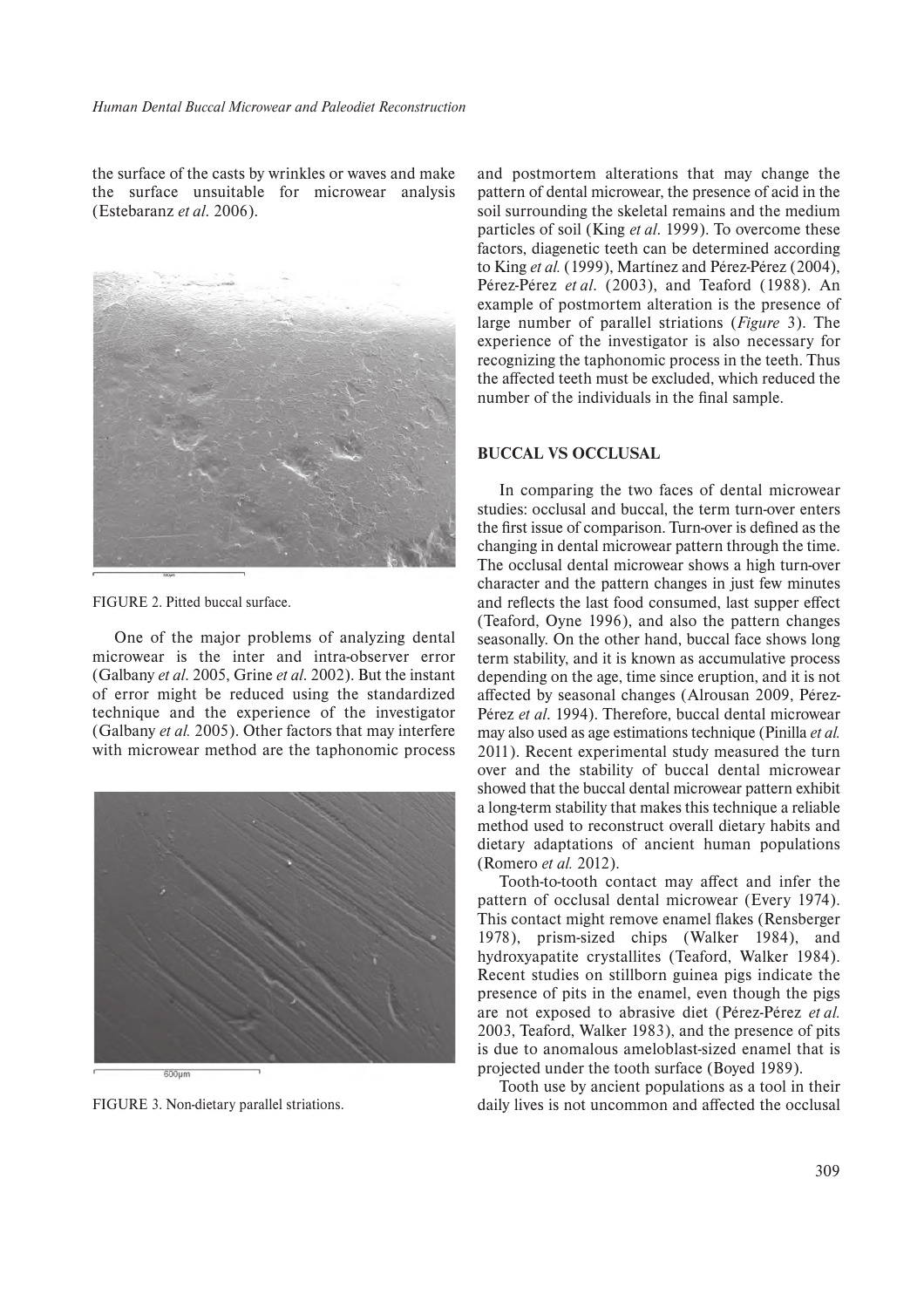surface (Macchirelli 1989, Minoizze *et al*. 2003). This consequently affected the pattern of the occlusal surface by changing it and masking certain features (Al-Shorman, Khalil 2006, Minozzi *et al.* 2003). The buccal surface is not affected by this phenomenon making it more reliable in dietary reconstruction. Occlusal dental microwear pattern differs from one tooth to another and from one jaw to another; even the same tooth has a different pattern from facet to another depending on the function of the facet during mastication of food (Mahoney 2006, Schmidt 2001). Accordingly, the number of the individuals that enter the final sample will be limited due the preservation condition of the same part of the facet.

The pattern of buccal microwear shows no significant difference among the post-canine teeth considering tooth position, jaw or side (Alrousan 2009, Pérez-Pérez 1990, Pérez-Pérez *et al*. 1994). As a result, the number of individuals who enter the analysis will increase. Excluding the third molar, each adult individual has 16 choices of teeth. The standard method of buccal dental microwear relies on micrographs using SEM with 100X magnification (*Figure 4*) of the middle third of the buccal surface then treats the image using Adobe Photoshop®, and cropping 0.56 mm square of large surface area that allows choosing the best preserve enamel (*Figure 5*). Then each micrograph is digitized using a special software (Sigma Scan pro 5 by SPSS) giving the slope and length of each striation. Using a special formula the slope is converted into an angle. Using SPSS the

results are analyzed to yield the microwear pattern of each tooth.

#### **NEW 3D AUTOMATIC TECHNIQUE**

A new technique was recently developed to quantify occlusal dental microwear pattern, it is known as microwear texture analysis using confocal microscopy and scale- sensitive fractal analysis that is characterized by many useful features. First, it is automated and thus eliminates inter and intra-observer error, quick, cheap, and suitable for analyzing a large number of individuals (Scott *et al*. 2005, Ungar *et al*. 2003). The automatic technique was also used on the buccal surface to reconstruct paleodiet using interfermetric microscopy, although the automatic procedures are useful techniques in both buccal and occlusal surfaces, it need a more training to different microwear pattern, taphonomical features and post-mortem alterations (Estebaranz *et al*. 2007).

It has been proved that the buccal dental microwear analysis is a reliable technique in reconstructing diet, dietary behavior, and dietary attributed factors of ancient human populations. Therefore, bioarchaeologists use this type of enamel surface analysis under scanning electron microscope. For example, Lalueza and Pérez-





FIGURE 4. Micrograph. FIGURE 5. Cropped micrograph.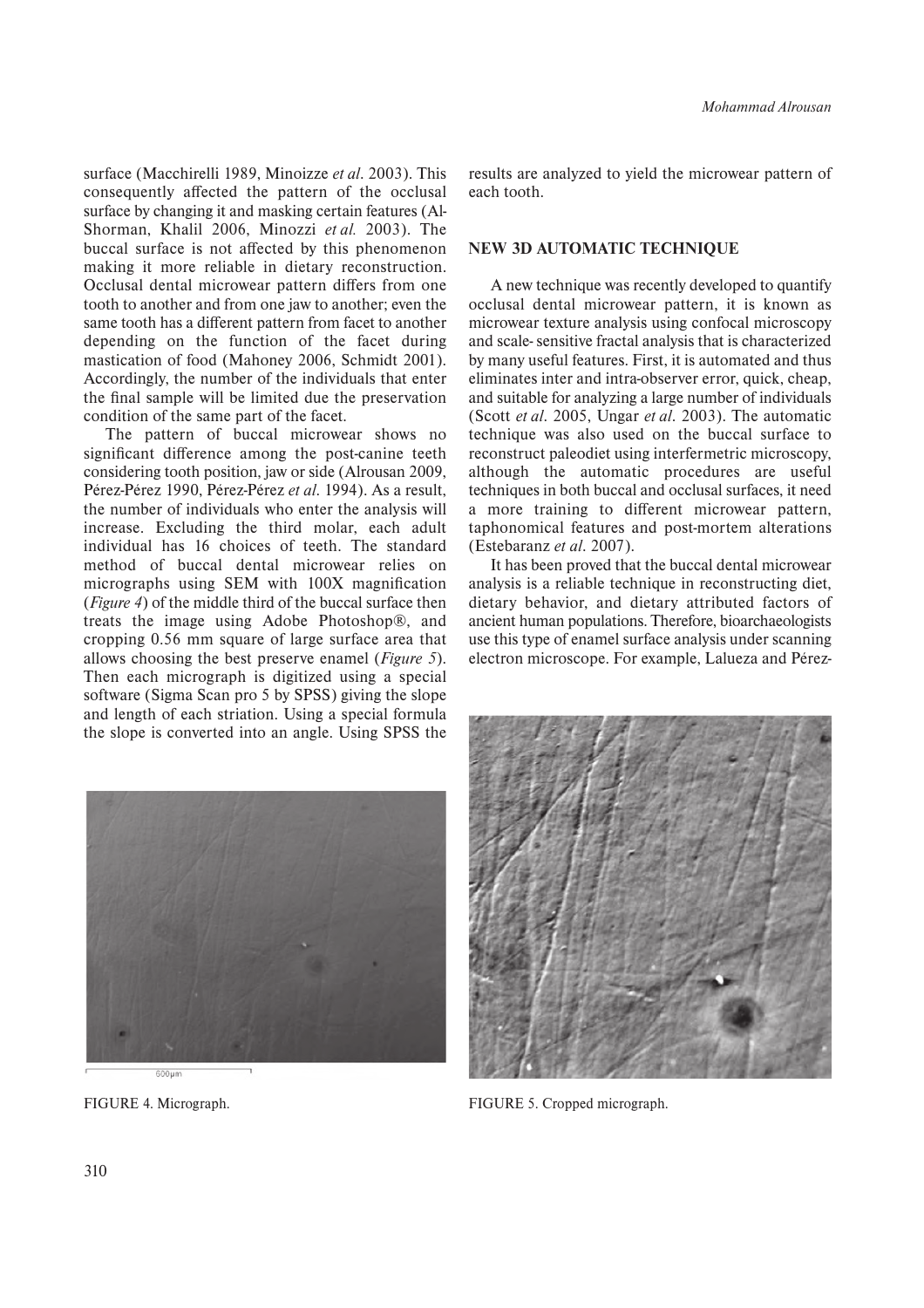Pérez (1993) investigated the buccal dental microwear pattern of a Neanderthal child and suggested that its diet was similar to that of carnivores. Pérez-Pérez *et al*. (1994) were able to reconstruct the weaning time using buccal dental microwear using the density of striations on the buccal surface. Modern populations were also investigated to establish a dental microwear pattern comparable to ancient populations of the same subsistence economy (Lalueza *et al*. 1996). Diet texture, sex and age were proved to be strongly related to the pattern of buccal microwear (Pérez-Pérez *et al*. 1999). In addition, it was noticed that the climatic fluctuations left imprints in the pattern of buccal microwear (Pérez-Pérez *et al*. 2003). Food processing techniques play an important role in the introduction of abrasive materials in diet that can be investigated using buccal microwear analysis (Alrousan, Pérez-Pérez 2008, Romero, De Juan 2007). Alrousan (2009) analyzed a large collection of teeth of hunter-gatherers (Mesolithic and Natufian) and agriculturists (Neolithic) populations from Near East and the Iberian Peninsula, the later population tended to have harder diet due to introduction of cereals to diet with grits from food processing. The varied NH/NV index of the Natufian samples is probably a reflection of cultural preferences, which was supported by archaeological findings (Alrousan, Pérez-Pérez 2012). Experimentally, the turn-over of buccal microwear of living population is a dynamic and continuous process during the life of an individual (Romero *et al*. 2012). Recently, the correlation between buccal microwear pattern and stable isotopes was measured using a Mesolithic sample from Spain, no correlation was found may be due to the effect of food processing techniques in buccal microwear pattern (Alrousan *et al*. 2013)

#### **CONCLUSIONS**

The examination of buccal surface under the scanning electron microscope to extract paleodiet information has many advantages in a comparing with occlusal surface; the buccal surface is far away from non-masticatory effect such as tooth use as a tool, long term turn-over, and buccal dental microwear pattern shows no significant variation in post-canine teeth that allows increasing the number of individuals in the sample of study. Although the automatic procedures are useful techniques used to avoid inter and intraobserver error and it is faster technique than that of the semi-automated one, but also these techniques lack discriminations between the microwear pattern and postmortem alterations. For the previous reasons, biological anthropologists use buccal microwear analysis in reconstructing paleodiet and dietary behavior of ancient human populations. But this technique is still in its infancy stage, further studies need to be conducted especially on the experimental techniques and taphonomical effects.

#### **REFRENCES**

- ALROUSAN M., 2009: *The Mesolithic-Neolithic Transition in the Near East: Biological implications of the shift in subsistence strategies through the analysis of dental morphology and dietary habits of human populations in the Mediterranean area 12,000–5,000 B.P*. PhD. Dissertation of Physical Anthropology. University of Barcelona, Spain.
- ALROUSAN M., 2011: Dental Microwear and Dietary Adaptation of the People of Ya'amun During the Middle/Late Bronze Age. In: M. El-Najjar (Ed.): *Ya'amun An Archaeological Site In Northern Jordan*. Pp. Yarmouk University Press.
- ALROUSAN M., PÉRÉZ-PÉRÉZ A., 2008: Non-Occlusal microwear of the last hunter-gatherer from Near East and Europe. In: A. J. Nogués, S. Pinilla (Eds.): *Gene, ambiente y enfermedades en los poblaciones humanas*. Pp. 45‒59. University of Zaragoza Press.
- ALROUSAN M., PÉRÉZ-PÉRÉZ A., 2012: Buccal Dental Microwear as an Indicator of Dietary Habits of the Natufian People from El Wad and Kebara. In: M. P. Perry (Ed.): *Bioarchaeology of the Near East and Eastern Mediterranean.* Pp. 165-179. Perry.
- ALROUSAN M., ABU DALO A., 2013: Reflections on Human Skeletons from Tall Abu Al-Kharaz. In: P. M. Fischer, T. Bürge (Eds.): The Swedish Jordan Expedition 2011 and 2012 at Tall Abu al-Kharaz. Fourteenth and Fifteenth Seasons: Preliminary Results. *Opuscula. Annual of the Swedish Institutes in Athens and Rome* 6: 307‒338.
- ALROUSAN M., AL-SHORMAN A., GALBANY J., PÉRÉZ-PÉRÉZ A., 2013: Buccal dental microwear and stable isotopes of El Collado: A mesolithic site from Spain*. Bull Int Assoc Paleodont* 7, 1: 4‒11*.*
- AL-SHORMAN A., 2013: *The Chemistry of Archaeological Human Bones*. Deanship of Scientific Research and Graduate studies. Yarmouk University, Jordan.
- AL-SHORMAN A., KHALIL L., 2006: The Evidence of Weaving at Khirbit Yajuz. *International Journal of Dental Anthropology* 8: 1‒9.
- AMBROSE S. H., 1987: Chemical and isotopic techniques of diet reconstruction in eastern North America. In: W. F. Keegan (Ed*.*): *Emergent Horticultural Economics of the* Eastern Woodlands, vol. 27. Pp. 87-107. Southern Illinois University Occasional Paper.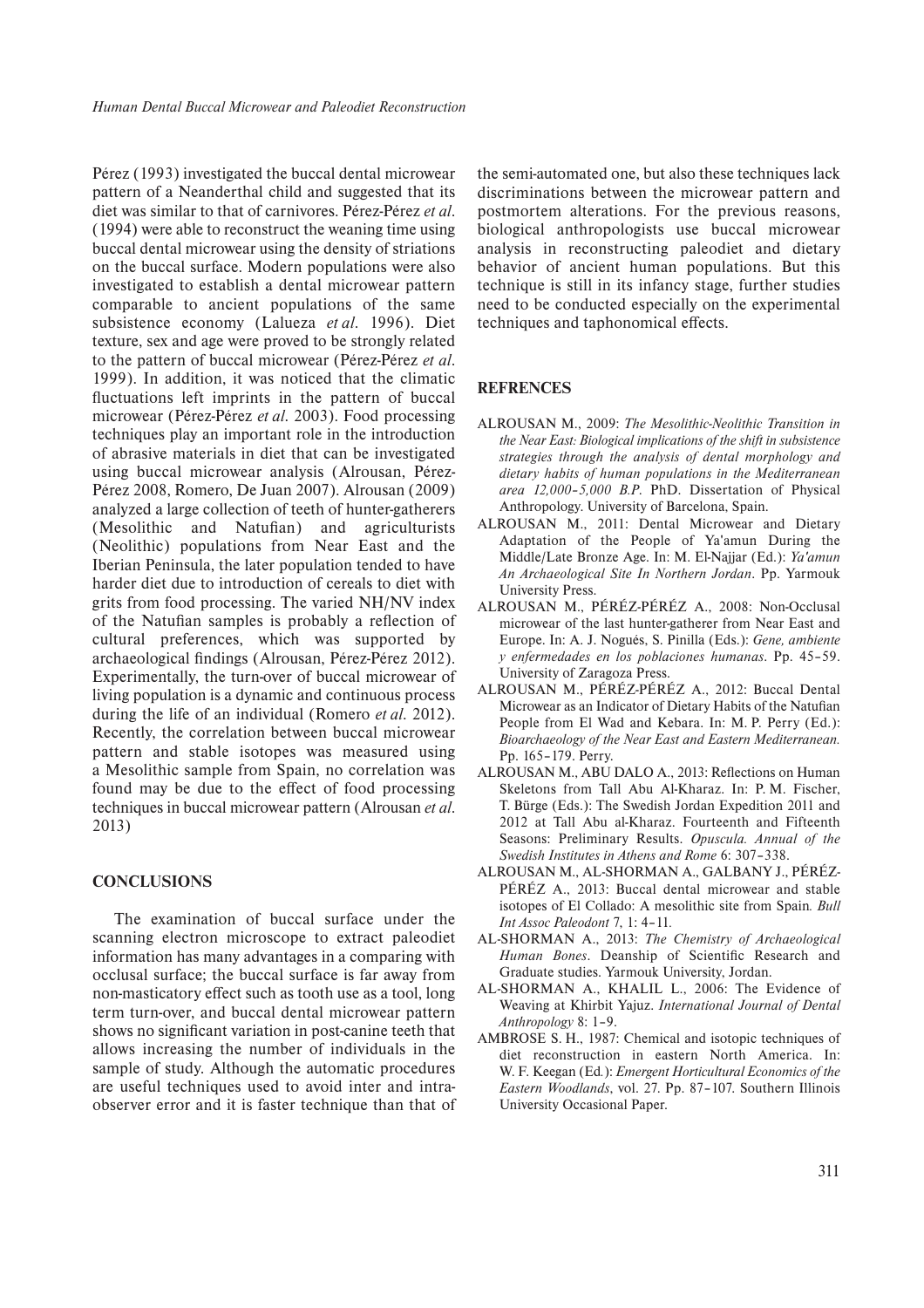- BOYDE A., 1989: Enamel. In: B. K. B. Berkovitz, A. Boyde, R. M. Frank, H. J. Hohling, B. J. Moxham, J. Nalbandian, C. H. Tonge CH. (Eds.): *Teeth: handbook of microscopic anatomy.* Volume V/6. Pp. 309–407. New York: Springer Verlag.
- BOYDE A., FORTELIUS M., 1991: New confocal LM method for studying local relative microrelief with special references to wear studies. *Scanning* 13: 429–30.
- BRACE C.L., 1963: Structural reduction in evolution. *American Naturalist* 97: 185–195.
- BRACE C. L., MAHLER P. E., 1971: Early Holocene changes in the human dentition. *American Journal of Physical Anthropology* 34: 191–204.
- BUIKSTRA J.E., 1992: Diet and disease in late prehistory. In: J. W. Verano, D. H. Ubelaker (Eds.): *Disease and Demography in the Americas*. Pp. 87–101. Smithsonian Institution Press, Washington.
- CALCAGNO J., 1986: Dental reduction in early Holocene Nubia. *American Journal of Physical Anthropology* 70: 349–363.
- CALCAGNO J., 1988: Human dental reduction: Natural selection or the probable mutation effect. *American Journal of Physical Anthropology* 77: 505–517.
- CALCAGON J., 1989: *Mechanisms of Human Dental Reduction: A Case Study from Post-Pleistocene Nubia. Lawrence*: University of Kansas Publications in Anthropology 18.
- CHISOLM B. S., 1989: Variation in diet reconstruction based on stable carbon isotope evidence. In: T. D. Price (Ed.): *The Chemistry of Prehistoric Human Bone*. Pp. 10‒37. Cambridge University Press, Cambridge.
- DAHLBERG A., KINZEY W., 1962: Etude microscopique de l' abrasion et de l' attrition sur la surface des dents. B*ulletine du Groupement International pour les Recherches Scientique en Stomatologie* 5: 242‒251.
- ELIAS M., 1980: The feasibility of dental strontium analysis for diet-assesment of human populations. *American Journal of Physical Anthropology* 63: 1‒4.
- ELIAS R. W., HIRAO Y., PATTERSON C. C., 1982: The circumvention of natural biopurification of calcium along nutrient pathways bye atmospheric inputs of industrial lead. Geochimica et Cosmochimica Acta 50: 1941-1949.
- ESHED V., GOPHER A., HERSHKOVITZ I., 2006: Tooth Wear and Dental Pathology at the Advent of Agriculture: New Evidence from the Levant. *American Journal of Physical Anthropology* 130: 145-159.
- ESTEBARANZ F., GALBANY J., MARTINEZ L., PÉREZ-PÉREZ A., 2007: 3-D interferometric microscopy applied to the study of buccal dental microwear. In: S. E. Baily, J.-J. Hublin (Eds): *Dental Perspectives on Human Evolution.* Pp. 391‒403. Springers.
- ESTEBARANZ F., GALBANY J., MARTINEZ L., PINILLA B., PÉREZ-PÉREZ A., 2006: Nota metodológica: Alteración del patrón de microestracion dentaria por el efecto wrinkle. *Rivista española de Antropología Física* 26: 115‒121.
- ESTEBARANZ F., GALBANY J., MARTINEZ L., TURBON D., PÉREZ-PÉREZ A., 2012: Buccal dental microwear analyses support greater specialization in consumption of hard foodstuffs for Australopithecus anamensis*. Journal of anthropological science* 90: 1‒24*.*
- ESTEBARANZ F., MARTINEZ L., GALABANY J., PÉREZ-PÉREZ A., 2008: Análisis del patrón de microestriación dental de Australopithecus afarensis. In: A. J. Nogués, S. Pinilla (Eds.): *Gene, ambiente y enfermedades en los poblaciones humanas*. Pp. 127‒141. University of Zaragoza Press.
- EVER R. G., 1974: Thegosis in prosimians. In: R. D. Martin, A. Walker, G. A. Doyle (Eds.): *Prosimian biology*. Pp. 579-620. London: Duckworth.
- FORMICOLA V., 1987: Neolithic Transition and Dental Changes: the Case of an Italian Site. *Journal of Human Evolution* 16: 131‒239.
- FYFE D. M., CHANDLER N. P., WILSON N. H. F., 1992: Alveolar bone status of some pre-seventeenth century inhabitants of Taumako, Solomon Islands. *International* Journal of Osteoarchaeology 3: 29-35.
- GALBANY J., 2006: *El patró de microestriació dental de primats Catarrhini: un model ecològic per primats fòssils i homínids*. Ph.D. Dissertation. Universitat de Barcelona. Barcelona, Spain.
- GALBANY J., ESTEBARANZ F., MARTINEZ L., PÉREZ-PÉREZ A., 2009: Buccal microwear variability in extent African Hominiodea: taxonomy verus ecology. *Primates* 50:  $221 - 230$ .
- GALBANY J., MARTINEZ M., LÓPEZ-AMOR H. M., ESPURZ V., HAIALDO O., ROMERO A., DE JUAN J., PÉREZ-PÉREZ A., 2005: Error rates in dental buccal microwear quantification using Scanning Electron Microscopy. *Scanning* 27: 23-29.
- GORDON K. D., 1982: A study of microwear on chimpanzee molars: implications fordental microwear analysis. *American Journal of Physical Anthropology* 59: 195–215.
- GORDON K. D., 1984: Hominoid dental microwear: complications in the use of microwear analysis to detect diet. *Journal of Dental Research* 63: 1043–1046.
- GREENLEE D. M., 1998: Prehistoric diet in the central Mississippi River Valley. In: O'Brian, M. J., Dunnell, R. C. (Eds.): *Changing Perspectives on the Archaeology of the Central Mississippi River Valley*. Pp. 299–342. The University of Alabama Press, Tuscaloosa.
- GRINE F. E., 1981: Trophic differences between "gracile" and "robust" australopithecines: a scanning electron microcope analysis of occlusal events. *South African Journal of Science* 77: 203–30.
- GRINE F. E., 1986: Dental evidence for dietary differences in *Australopithecus* and *Paranthropus* – a quantitative-analysis of permanent molar microwear. *Journal of Human Evolution* 15: 783–822.
- GRINE F. E., UNGAR P. S., TEAFORD M. F., 2002: Error rates in dental microwear quantification using scanning electron microscopy. *Scanning* 24: 144–53.
- GÜGEL I., GRUPE G., KUNZELMANN K-H., 2001: Simulation of dental microwear: characteristic traces by opal phytoliths gives clues to ancient human dietary behaviour. *American Journal of Physical Anthropology* 114: 124‒138.
- HILLSON S., 1996: *Dental Anthropology*. Cambridge: Cambridge University Press.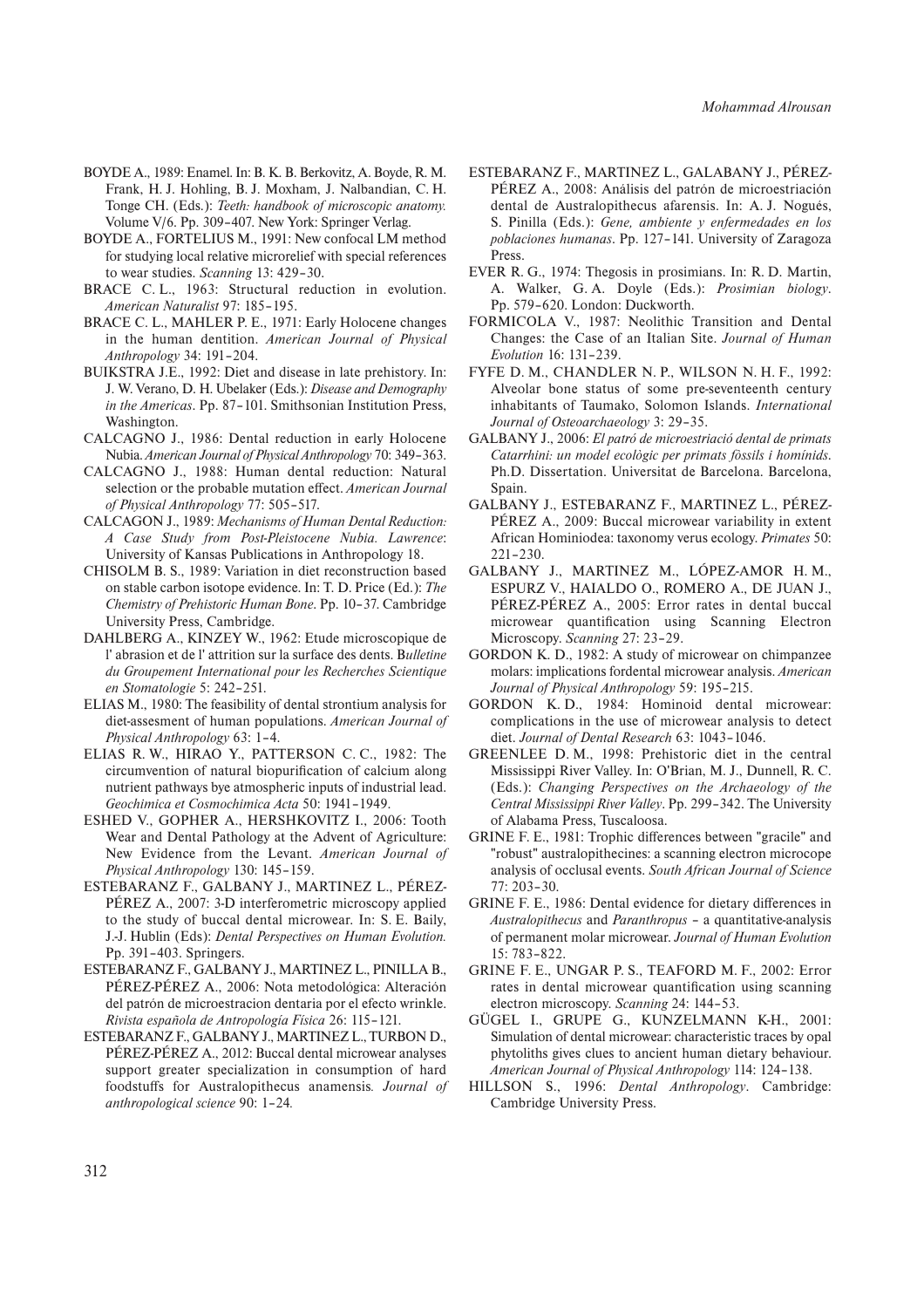*Human Dental Buccal Microwear and Paleodiet Reconstruction*

- HILLSON S., 2000: Dental pathology. In: M. A Katzenberg, S. Saunders (Eds.): *Biological Anthropology of the Human Skeleton*. Wiley-Liss, New York.
- HOGUE S. H., 2000: Burial practices, mortality, and diet in east-central Mississippi: a case study from Oktibbeha County. Southeastern Archaeology 19: 63-81.
- HOGUE S. H., 2003: Corn dogs and hush puppies: diet and domestication at two Protohistoric farmsteads in Oktibbeha County, Mississippi. *Southeastern Archaeology* 22: 85-195.
- HOGUE S. H., PEACOCK E., 1995: Environmental and osteological analysis of the South Farm site (22OK534), a Mississippian farmstead in Oktibbeha County, Mississippi. *Southeastern Archaeology* 14: 31‒45.
- HUTCHINSON D. L., LARSEN C. S., NORR L., SCHOE-NINGER M. J., 2000: Agricultural melodies and internal harmonies in Florida and Georgia. In: Lambert P. M. (Ed.): *Bioarchaeological Studies of Life in the Age of Agriculture*. Pp. 96-115. The University of Alabama Press, Tuscaloosa.
- JANKAUSKAS R., KOLOZLOYSKAYA M., 1999: Biosocial Differentiation in Lithuanian Iron Age population. *Anthropologie* (Brno) 37: 177‒185.
- KAY R. F., 1987: Analysis of primate dental microwear using image processing techniques. *Scanning Microscopy* 1: 657–62.
- KING T., ANDREWS P., BOZ B., 1999: Effect of Taphonomic Procees on Dental Microwear. *American Journal of Physical Anthropology* 108: 539‒373.
- LALUEZA C., FYRAYER D., 1997: Non-dietary Marks in the Anterior Dentition of Krapnia Neanderthals. *International* Journal of Osteoarchaelogy 17: 133-149.
- LALUEZA C., PÉREZ-PÉREZ A., 1993. The diet of the Neanderthal Child Gibraltar2 (Devil's Tower) through the Study of the Vestibular Striation Pattern. *Journal of Human Evolution* 24: 29‒41.
- LALUEZA C., PÉRÉZ-PÉRÉZ A., 1994: Dietary information through the examination of plant phytoliths on the enamel surface of human dentition. *Journal of Archaeological Science* 21: 29‒34.
- LALUEZA C. PÉREZ-PÉREZ A.,TURBBON D., 1996: Dietary inferences through buccal microwear analysis of middle and upper Pleistocene human fossils. *American Journal of Physical Anthropology* 100: 367‒387.
- LARSEN C. S., 1984: Health and Disease in Prehistoric Georgia: The Transition to agriculture. In: M. N. Cohen, G. J. Armelagos (Eds.): *Paleopathology at the origins of* agriculture. Pp. 367-392. New York: Academic Press.
- LARSEN C. S., 1997: *Bioarchaeology: Interpreting Behavior from the Human Skeleton.* Cambridge University Press, New York.
- LARSEN C. S., SCHOENINGER M. J., HUTCHINSON D. L., RUSSWL K. F., RIFF C. B., 1990: Beyond demographic collapse: biological adaptation and change in native populations of La Florida. In: D. H. Thomas (Eds.): *Columbian Consequence. Archaeological and Historical Perspectives on the Spanish Borderland East*, vol. 2. Pp. 409-428. Smithsonian Institution Press, Washington.
- LARSEN C. S., SCHOENINGER M. J., VAN DER MERWE N. J., MOORE K. M., LEE-THROP J. A., 1992: Carbon and nitrogen isotopic signatures of human dietary change

in the Georgia Bight. *American Journal of Physical Anthropology* 89: 197‒214.

- LARSEN C. S., SHAVIT R., GRIFFEN M. C., 1991: Dental caries evidence for dietary change: an archaeological context. In: M. A. Kelly, C. S. Larsen (Eds.): *Advances in Dental Anthropology*. Pp. 179‒202. Willey-Liss, New York.
- LEONARDO W. R., SNODGRASS J. J., ROBERTSON M. L., 2007: Effects of Brain evolution on Human Nutrition and Metabolism. *Annual review of nutrition* 27: 311-327.
- LÖSCH S., GRUPE G., PETERS J., 2006: Stable Isotopes and Dietary Adaptations in Humans and Animals at Pre-Pottery Neolithic Nevali Cori, Southeast Anatolia *American Journal of Physical Anthropology* 131: 181‒193.
- LYMAN R., 1994: *Vertebrate Taphonomy.* Cambridge. Cambridge University Press.
- LYNOTT M. J., BOUTTON T. W., PRICE J. E., NELSON D. E., 1986: Stable carbon isotope evidence for maize agriculture in southeast Missouri and northeast Arkansas. *American Antiquity* 51: 51‒65.
- MACCHIRELLI R., 1989: Prehistoric "Fish Eaters" along the Eastern Arabian Coasts: Dental Variation, Morphology, and Oral Health in the Ra's Al-Hamra (Qurum, Saltanante of Oman, 5th–4th Millennia BC). *American Journal of* Physical Anthropology 78: 575-594.
- MAHONEY P., 2006: Dental Microwear from the Natufian Hunter-Gatherers and Early Neolithic Farmers: Compasions Within and Between Samples. *American Journal of Physical Anthropology* 130: 308‒319.
- MARTINEZ L., PÉREZ-PÉREZ A., 2004: Post-Mortem Wear as Indicator of Taphonomic Processes affecting Enamel Surfaces of Hominine Teeth from Laetoli and Olduvai (Tanzania): Implications to Dietary Interpretations. *Anthropologie* (Brno) 42: 37‒42.
- MARTINEZ L., ESTEBARANZ F., GALBANY J., PÉREZ-PÉREZ A., 2008: El Patrón de Microestriación Dentaria en los Primeros Homo. A. J. Nogués, S. Pinilla (Eds.): *Gene, ambiente y enfermedades en los poblaciones humanas*. Pp. 227‒235. University of Zaragoza Press.
- MINOZZI S., MANZI G., LERNIA S., TARLI S., 2003: Nonalimantary Tooth Use in Prehistory: An Example from Early Holocene in Central Sahara (Uan Muhuggiag, Tadrart Acacus, Libya). *American Journal of Physical Anthropology* 120: 225‒232
- MOHS F., 1824: *Pyramidales Mangan-Erz.-Grundriss der Mineralogie*, vol. II. Pp. 484-486.
- MOLLESON T., JONES K., JONES S., 1993: Dietary change and the effect of food preparation on microwear patterns in the Late Neolithic at Abu Hureyra, Northern Syria. *Journal of Human Evolution* 24: 455‒468.
- MOLNAR S., 1971: Human Tooth Wear, Tooth Function and Cultural Variability. *American Journal of Physical Anthropology* 34: 175‒190.
- MOLNAR S., 1972: Tooth wear and culture: a survey of tooth functions among some prehistoric populations. *Current Anthropology* 13: 511‒526.
- O'CONNOR T., 2000: *The Archaeology of Animal Bones*. Stroud: Sutton.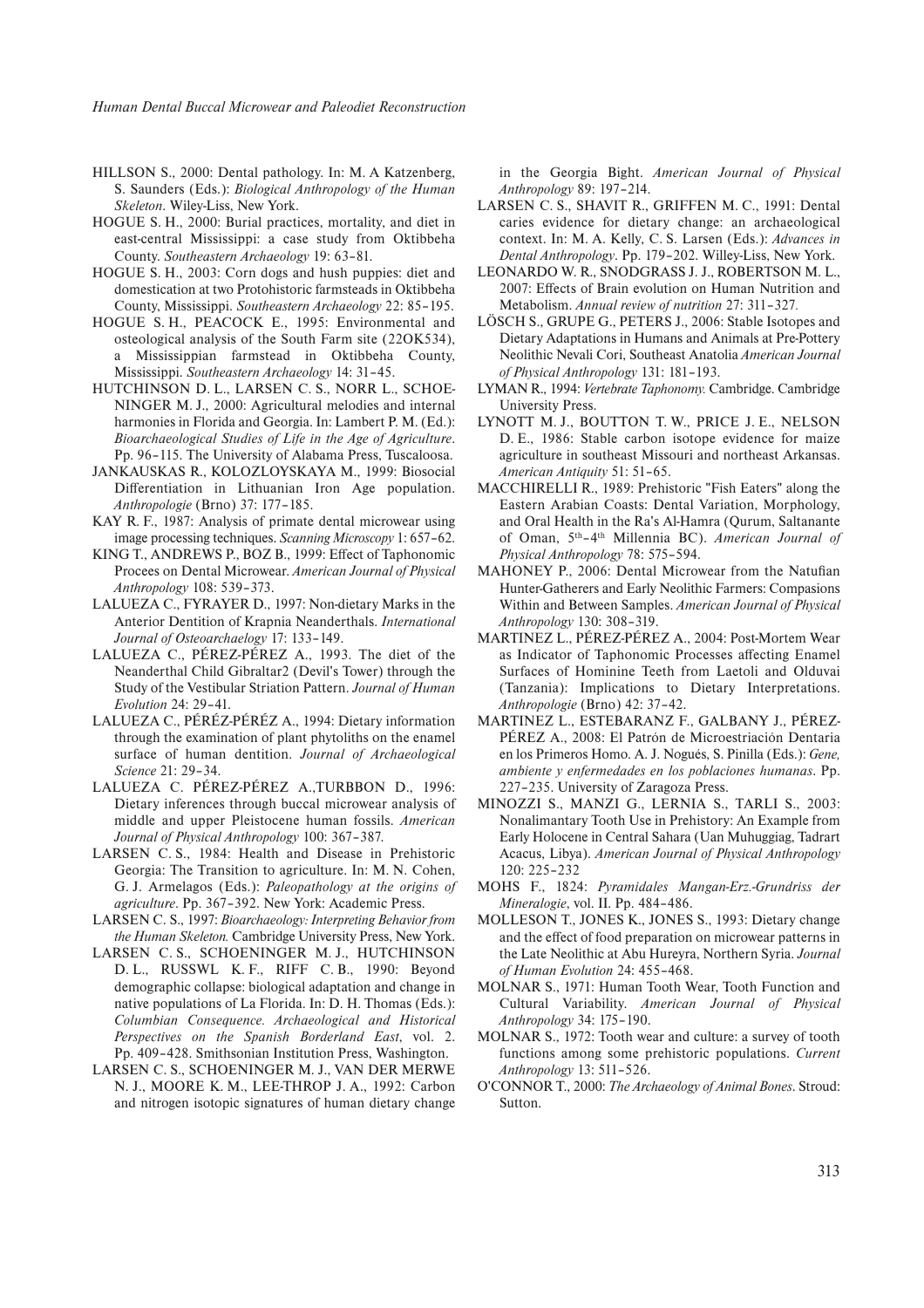- ORTNER D., 2003: Metabolic Disorders. In D. Ortner (Eds): Identificacion of Pathological conditions in human skeletal remains. Pp. 383-418. San Diego: Academic Press.
- PÉREZ-PÉREZ A., 1990: *Evolución de la Dieta en Cataluña y Baleares desde el Paleolítico hasta le edad Media a partir de Restos Esqueléticos.* Ph.D. Dissertation. University of Barcelona.Spain.
- PÉREZ-PÉREZ A., LALUEZA C., 1992: Social stratification and differential access to meet through trace element analysis. *Anthropologie* (Brno) 30: 185-188.
- PÉREZ-PÉREZ A., CASTRO J., ARUAGA J., 1999: Nonocclusal Dental Microwear Analysis of 300,000-Year-old Homo heildbergensis Teeth from Sima de Los Huesos (Sierra de Atapuercar, Spain). *American Journal of Physical Anthropology* 108: 433‒457.
- PÉREZ-PÉREZ A., ESPURZ V., DE CASTRO J. M. B., DE LUMLEY M., TURBON D., 2003: Non-occlusal dental microwear variability in a sample of Middle and late Pleistocene human populations from Europe and the Near East. *Journal of Human Evolution* 44: 497-513.
- PÉREZ-PÉREZ A., LALUEZA C., TURBON D., 1994: Intraindividual and intragroup variability of buccal tooth striation pattern. *American Journal of Physical Anthropology* 94: 175‒187.
- PINHASI R., ESHED B., SHAW P., 2008: Evolutionary Changes in the Masticatory Complex Following the Transition to Farming in the Southern Levant. *American* Jurnal of Physical Anthropology 135: 136-148.
- PINILLA B., GALBANY J., ESTEBARANZ F., MARTIENZE L., ALROUSAN M., PÉREZ-PÉREZ A., 2009: La influencia del clima en la dieta de H. neanderthalensis y H. sapiens: Microestriación Vestibular y fluctuaciones climáticas. In: A. J. Nogués, S. Pinilla (Eds.): *Gene, ambiente y enfermedades en los poblaciones humanas*. Pp: 573‒586. University of Zaragoza Press.
- PINILLA B., ROMERO A., PÉREZ-PÉREZ A., 2011: Agerelated variability in buccal dental-microwear in Middle and Upper Pleistocene human populations. *Anthropological Review* 74: 25‒37
- PIPERNO D., 1988: *Phytolith analysis: an archaeological and geological perspective*. San Diego: Academic Press.
- PITT M., 1988: Rickets and Osteomalacia. In: D. Rensnick, G. Niwayama (Eds.): *Diagnosis of bone and joint disorders.* Pp. 2086-2119. Philadelphia: WB. Sounders.
- PRICE T., BLITZ J., BURTON J., EZZO J. 1992: Digenesis in Prehistoric Bone: Problems and Solutions. *Journal of Archaeological Science* 19: 513‒529.
- PUECH P., 1976: Recherche sur le mode d'alimentation des hommes du Paleolithique par l'étude microscopique des couronnes dentaires. In: H. de Lumley (Ed.): *La Préhistoire Française I*. Pp. 708‒709. Centre National de la Recherche Scientifique.
- PUECH P., 1979: The diet of early man: evidence from abrasion of teeth and tools. *Current Anthropology* 20: 590-592.
- PUECH P., ALBERTINI H., MILLS N., 1980: Dental destruction in Broken-Hill man. *Journal of Human Evolution* 9: 33‒39.
- PUECH P., CIANFARANI F., ALBERTINI H., 1986: Dental microwear features as an indicator for plant food in early hominids: a preliminary study of enamel. *Human Evolution*  $1: 507 - 515.$
- QUINTERO L., WILKE P., 1995: Evolution and economic significance of naviform core-and blade technology in the southern Levant. *Paléorient* 21, 1: 7‒33.
- RENSBERGER J.M., 1978: Scanning electron microscopy of wear and occlusal events in some small herbivores. In: P. M. Butler, K. A. Joysey (Eds.): *development, function and evolution of teeth*. Pp: 415–437. London: Academic Press.
- RENSBERGER J. M., 2000: Pathways to functional differentiation in mammalian enamel. In: M. Teaford, M. Meredith Smit, M. W. J. Ferguson (Eds.): *Development, function and evolution of teeth.* Pp. 252-268. Cambridge: Cambridge University Press.
- RICHARDS M., 2002: A Brief review of the Archaeological Evidence for Paleolithic and Neolithic Subsistence. *European Journal of Clinical Nutrition*. 56. doi:10.1038/sj.ejcn.1601646.
- ROMERO A., DE JUAN J., 2007: Intra- and Interpopulation Human Buccal Tooth Surface Microwear Analysis: Inferences about Diet and formation Processes. *Anthropologie* (Brno) 45: 61‒70.
- ROMERO A., GALBANY J., DE JUAN J., PÉREZ-PÉREZ A., 2012: Short and long-term in vivo human buccal dentalmicrowear turnover*. American Journal of Physical Anthropology* 148: 467‒472.
- ROMERO A., RAMIREZ-ROZZI F.V., DE JUAN J., PÉREZ-PÉREZ A., 2013: Diet-related buccal dental microwear patterns in Central African Pygmy foragers and Bantu-Speaking farmer and pastoralist populations. PLoS ONE 8(12): e84804.doi:10.1371/journal.pone.0084804
- ROSE J. C., MARKS M. M., TIESZEN L. L., 1991: Bioarchaeology and subsistence in the central and lower portions of the Mississippi Valley. In: M. L. Powell, P. S. Bridges, A. M. Mir (Eds.): *What Mean These Bones? Studies in Southeastern Bioarchaeology*. Pp. 7–21. The University of Alabama Press, Tuscaloosa.
- SCHOENINGER M. J., SCHURR M. R., 1998: Human subsistence at Moundville: The stable isotope data. In: V. J. Knight., V. P. Steponaitis (Eds.): Archaeology of the Moundville Chiefdom. Pp. 120-132. Smithsonian Institution Press, Washington.
- SCHUTKOWSKI H., 1995: What you are makes you eat different things-interrelations of diet, status and sex in the early medieval population of Kirchheim unter teck, FGR. *Human Evolution* 10: 119–130.
- SCOTT R., 1979: Dental Wear Scoring Technique. *American* Journal of Physical Anthropology 51: 203-218.
- SCOTT R. S., UNGAR P. S., BERGSTROM T. S., BROWN C. A., GRINE F. E., TEAFORD M. F., WALKER A., 2005: Dental microwear texture analysis shows within-species diet variability in fossil hominins. *Nature* 436: 693–695.
- SCHMID T. C. W., 2001: Dental microwear evidence for a dietary shift between two nonmaize-reliant prehistoric human populations from Indiana. *American Journal of Physical Anthropology* 114: 139–145.